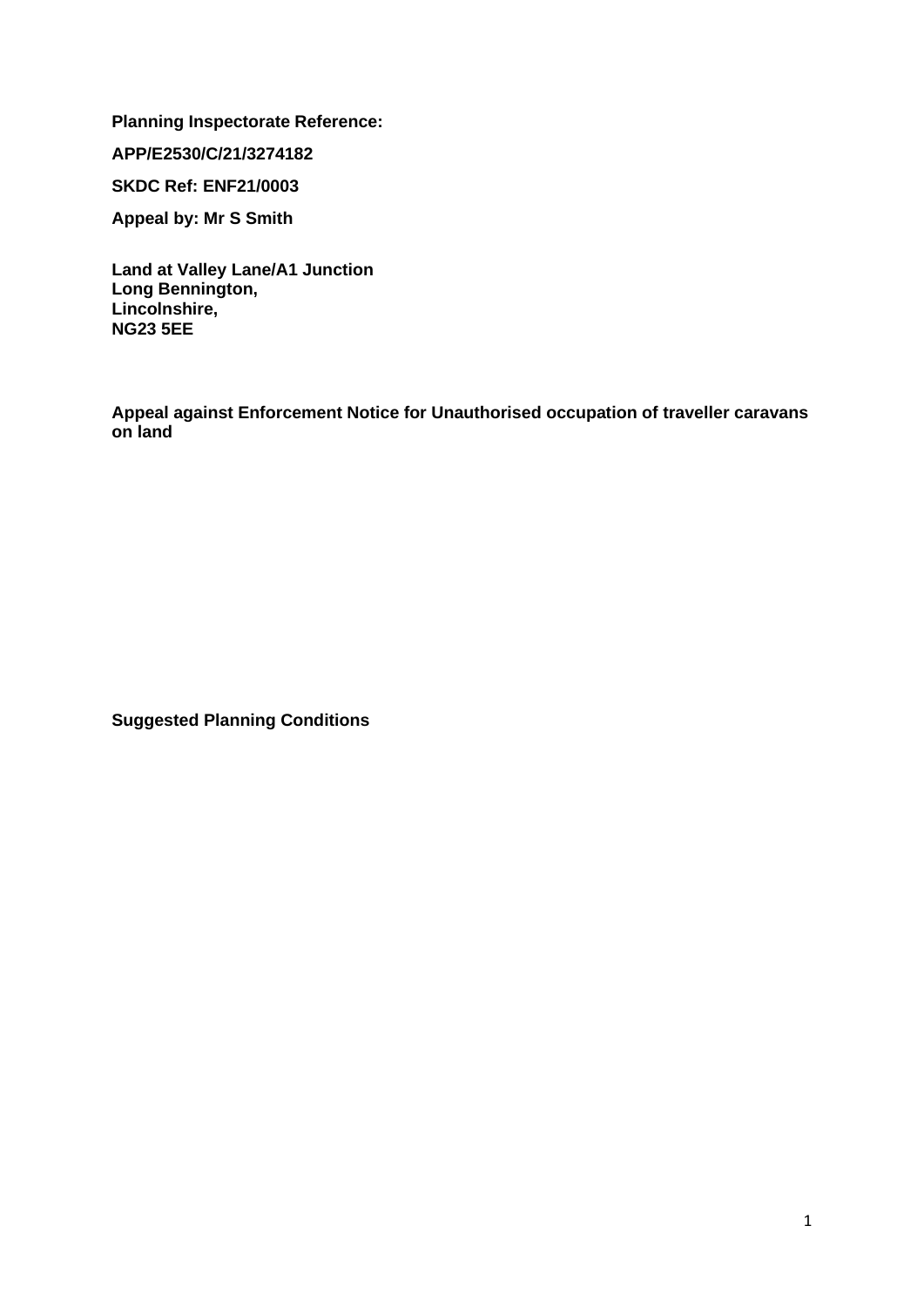## **Local Authority's Suggested Planning Conditions**

If on the balance of all relevant material considerations, the Inspector is minded to allow the appeal on Ground (a), the following conditions are suggested:

*1. The use hereby permitted shall be carried on only by the following: MR SAM SMITH and their resident dependents, and shall be for a limited period being the period of three years from the date of this decision. At the end of the three years, the use of the land shall cease and the site vacated.* 

*Reason: For the avoidance of doubt and to allow the Council to re-assess its planned allocation of gypsy and traveller sites as required by the early Local Plan Review.* 

*2. Within 3 months of the site being vacated, or the temporary period of 3 years ending, the land shall be returned to the same condition prior to occupation, including the removal of any caravans, trailers, vehicles, commercial equipment and tools, fencing, new hard standings, drainage equipment and any other commercial or domestic paraphernalia.* 

*Reason: In order to ensure that the land is returned to its former condition, at the end of the temporary permission period.* 

*3. Within 3 months of the date of this decision, a scheme showing the proposed final layout of the site to include not more than one residential pitch including one mobile home and one touring caravan, as well as defined areas for the residential use, grazing and storage related to the occupants' business shall have been submitted to the Local Planning Authority for approval in writing.*

*Reason: To define the permission and for the avoidance of doubt.*

*4. Within 1 month following the approval of the site's layout, the site shall be laid out in accordance with the approved site layout plan for one residential pitch including one mobile home and one touring caravan. No additional caravans shall be sited or additional plots or pitches provided without planning permission having first been obtained from the Local Planning Authority.* 

*Reason: In order to control the number of permanent residential pitches on the site to protect the character of the area in accordance with Policies DE1 and H5 of the adopted South Kesteven Local Plan and in order that the development is commenced in a timely manner, as set out in Section 91 of the Town and Country Panning Act 1990 (as amended).*

*5. Within 3 months of the date of the decision, a scheme for the treatment of surface and foul water drainage shall have been submitted to and approved in writing by the Local Planning Authority.* 

*Reason: To ensure the provision of satisfactory surface and foul water drainage in accordance with Policy EN5 of the adopted South Kesteven Local Plan.* 

*6. Within 1 month of the details required to show the surface and foul water drainage scheme, submitted under Condition 4, being approved, the works to provide the surface and foul water drainage shall have been completed in accordance with the approved details.*